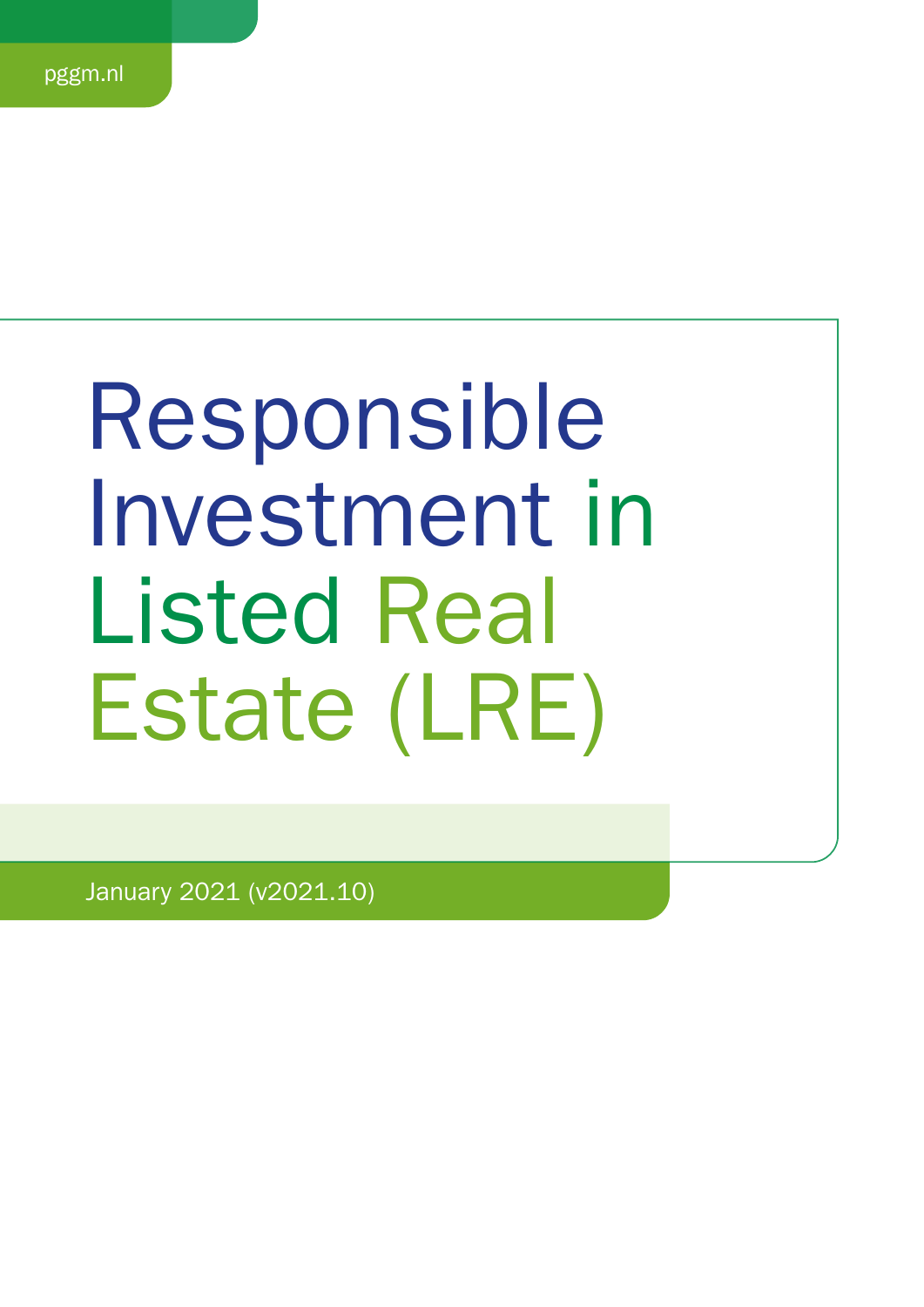## 1. Introduction

As a long-term investor, PGGM Vermogensbeheer B.V. (PGGM Investments, hereinafter PGGM) is committed to investing responsibly. PGGM manages its clients' Listed Real Estate (LRE) investments in order to contribute towards a stable pension for their participants while also taking into consideration its impact on the world. PGGM recognizes that environmental, social, and governance (ESG) factors have a material impact on the financial performance of the portfolio, especially in the longer term. As such, integrating ESG issues into investment analysis and decision-making processes is part of its fiduciary duty.

This guideline addresses PGGM's management of ESG issues with regard to LRE. The guideline is a further refinement of [PGGM's Responsible Investment Framework](https://www.pggm.nl/media/f4zoxray/responsible-investment-implementation-framework_pggm.pdf) and its implementation guidelines and the relevant fund prospectus and ancillary documentation. In addition, the obligations arising from compliance with legislation and regulations apply. The guidelines cover all investments made by LRE, effective as of 1 January 2021.

# 2. Investment strategy & approach

PGGM's LRE fund objective is to invest in real estate securities and deliver above benchmark returns on a risk-adjusted basis over the long term (full real estate cycle of between 10 to 15 years). In this bottom-up stock selection oriented investment process, material ESG factors are taken into consideration in the fundamental investment analysis to ensure that the rapidly evolving physical and regulatory ecosystems, in which these real estate companies operate, are accurately translated in our assessments.

By having in place a transparent responsible investment guideline for LRE, as further outlined in this document, and by actively taking into account ESG-related performance in investment decisions, the team believes that it offers a positive contribution that is best practice and in line with the clients' stated objectives.

The relevant standards, codes of conduct or (inter) national initiatives or legislation that apply and have an impact on implementation are discussed below. For more detailed information please see [PGGM Investments](https://www.pggm.nl/en/our-services/transparency-reports-and-policy-documents/) [website](https://www.pggm.nl/en/our-services/transparency-reports-and-policy-documents/).

## 3. Implementation

#### 3.a ESG-integration

PGGM defines ESG integration as systematically taking into account those ESG factors that have a material effect on investment risk and return. Across its entire portfolio PGGM uses the [Materiality Map of the Sustainable](https://www.sasb.org/standards-overview/materiality-map/)  [Accounting Standards Board](https://www.sasb.org/standards-overview/materiality-map/) (SASB) as the framework to identify material environmental and social issues. Similarly, LRE takes SASB Materiality Map into account when analysing environmental and social risks and opportunities in the investment process.

LRE also considers corporate governance factors to have a meaningful impact on the long-term success of companies. For corporate governance related issues, the team refers to the International Corporate Governance [Network \(ICGN\)'s Global Governance Principles](https://www.icgn.org/policy/global-governance-principles) as well as our in-house framework.

ESG is incorporated in the investment process: (1) in the screening of the investable universe to select the research universe, which is the subset of companies actively being researched by the LRE team, and (2) as an integrated element in the team's fundamental analysis to value a listed real estate company in order to assess the future expected return. Below more insights will be given.

LRE combines indicators from the SASB Materiality Map (discussed above), corporate governance datasets, GRESB (a real asset ESG benchmark), and Bloomberg ESG, to arrive at company level ESG peer analyses. This gives our portfolio managers insights into how well each company has performed on financially material ESG factors, indicates the robustness of management quality, and offers insight into how well companies have performed against competitors on managing known ESG risks. In the team's fundamental investment analysis ESG integration is aimed at identifying and translating relevant ESG factors in upside potential and/or downside risk. In principle, ESG integration is applied for 100% of the research coverage and, thus, has a wider reach than just the LRE portfolio (integrated across the universe). In addition to environmental and social factors covered by SASB, LRE also integrates corporate governance issues into company assessment. These include topics such as:

- Executive and director compensation
- Board compositions and oversight abilities **Talent** (independence, diversity, committee structures)
- Shareholder rights and minority shareholder protections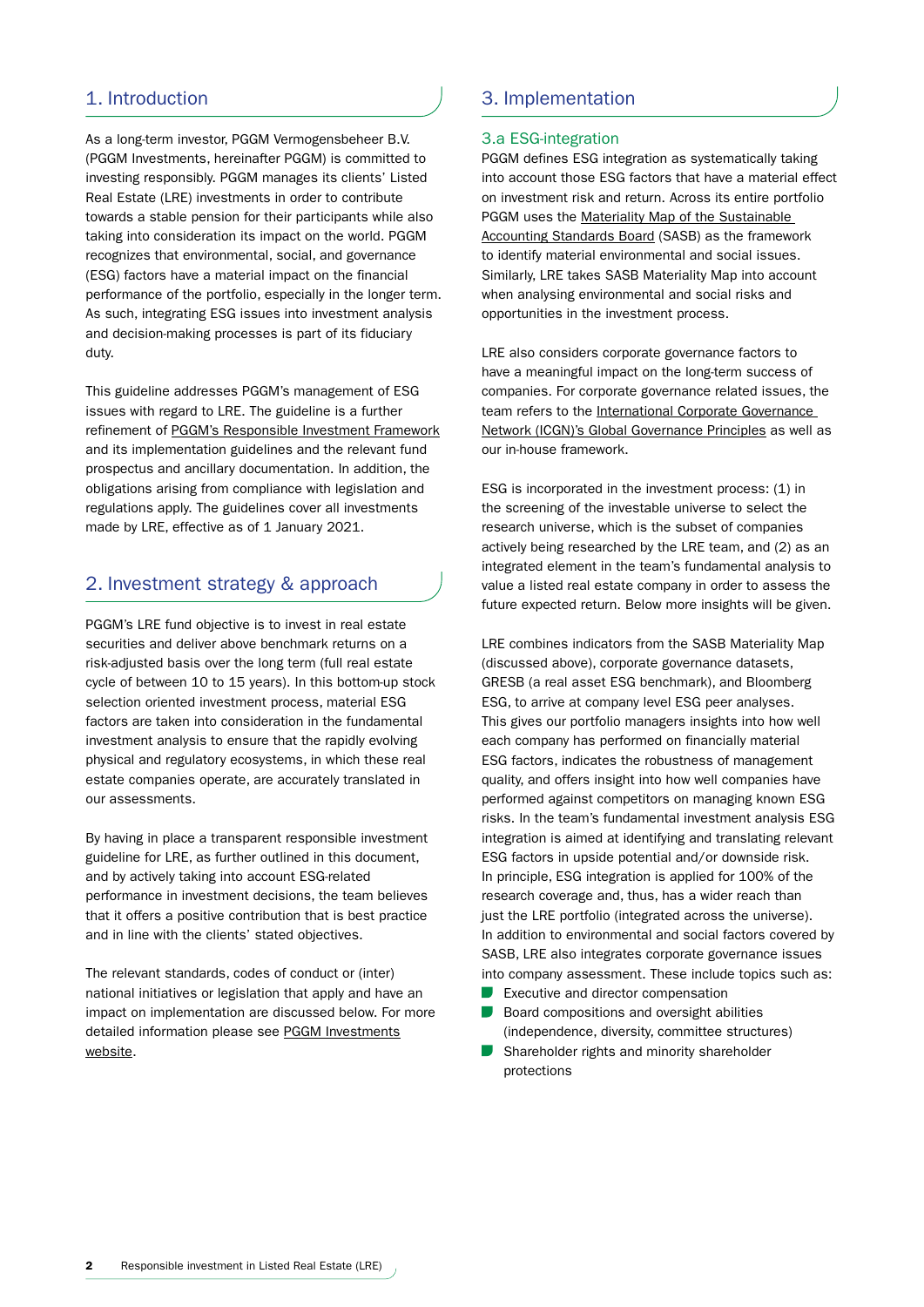LRE recognizes that the natural, regulatory, and tenant demand systems in which listed real estate companies operate are changing at unprecedented rates. These changes create material opportunities and risks for the LRE portfolio. We focus on the ESG risks that we think are (1) the most likely to materialize, and (2) would have the greatest impact on financial performance between companies in the research coverage.

#### These are:

- Governance risks: Poor board oversight, low pay-forperformance based executive compensation, and lacking minority shareholder protections.
- **Low-Carbon Transition risks:** Energy and emissions profiles of buildings, carbon taxes, and reporting requirements.
- **Physical climate risks:** Extreme weather events, sea level rise, and temperature rise.
- Social and reputational risks: Diversity, health and safety, and satisfaction of workforce.

To what extent these factors affect the value of the investment, depends on what factor is being considered for a specific listed real estate company. The impact of these ESG factors will vary on a company by company basis. With ESG being part of due diligence the analysts are carrying out, the LRE team believes it is appropriate to integrate ESG factors into the valuation framework, and have these translated into the assumptions made for operating cash flows, asset valuations, capital expenditures, and premium/discounts setting (if and when deemed material).

The LRE team is currently in the process of developing an ESG factor attribution to monitor the effects of specific governance indicators and combinations of indicators, on financial performance of companies in the U.S. universe. This is the first step in a wider initiative, with the ambition to rollout the methodology and learnings across other ESG indicators and regions over time. Ultimately, this effort should help us better understand what ESG factors will materially drive future outperformance and are supportive to the fund's overall medium/long-term objective.

To support our ESG analysis and engagement, we use data provided by Bloomberg and GRESB, as well as in-house analyst research. Additional third-party data for specific ESG topics, such as physical climate risk data, is expected to be on-boarded to the LRE platform over the course of 2021. Peer companies are benchmarked on individual ESG indicators, or combinations of indicators, and ranking results are visualized in proprietary dashboards.

These quantitative elements are combined with qualitative assessments of companies' strategic direction. This level of assessment is often best gauged through one-on-one dialogues or other feedback sessions with companies' management. The goal is to understand companies' plans of action on ESG and to influence companies for a resilient path forward. Most of the ESG datasets we use are updated annually. Governance datasets tend to be updated more frequently to account for changes to board structures and other important factors that are disclosed more frequently than annual reporting cycles.

ESG information is integrated directly into our fundamental valuation framework for listed real estate companies, meaning that it is inextricably linked to our view of a company's valuation in the medium term. A company valuation underpins the medium term return expectation, while the return expectation is the most important determinant in the portfolio construction process. The LRE team believes ESG has to be an integral part of its fundamental analysis process, and has ESG factors directly translated into a company valuation and return forecast.

In the process of selecting the research universe, which is a subset of the index universe for which the analysts are required to maintain up-to-date fundamental research and a valuation framework, the LRE team will filter the entire investment universe based on various criteria (including company free float, stock liquidity). In this selection procedure, the analysts will also have the opportunity to articulate why a particular company should be excluded on the basis of poor ESG practices. Such exclusion will lead to a "red flag" if an analyst cannot find comfort in the ESG practices when underwriting the valuation of the respective company. In such case, the analysts will not be required to actively follow the company and the fund will not invest in such company. When the opinion/perception on a red flag changes and the analyst is comfortable in underwriting, the analysts will also have to substantiate the rationale for changing opinion before the company will be taken into consideration in the research universe and before any investments can be made.

As described above, ESG is integral part of the fundamental analysis process, and hence all analysts will conduct bottom-up research on various matters including ESG relevant to the respective listed real estate company. To support a substantiated opinion, analysts will make use of company filings, publicly available information, products of third party research vendors as well as proprietary data sets. Additionally, through engagement with companies the LRE team may be able to get a better understanding of the direction/strategy taken by the company's management as it relates to future ESG efforts. As part of having the fundamental research up-to-date on an ongoing basis, the analysts will continuously have to monitor ESG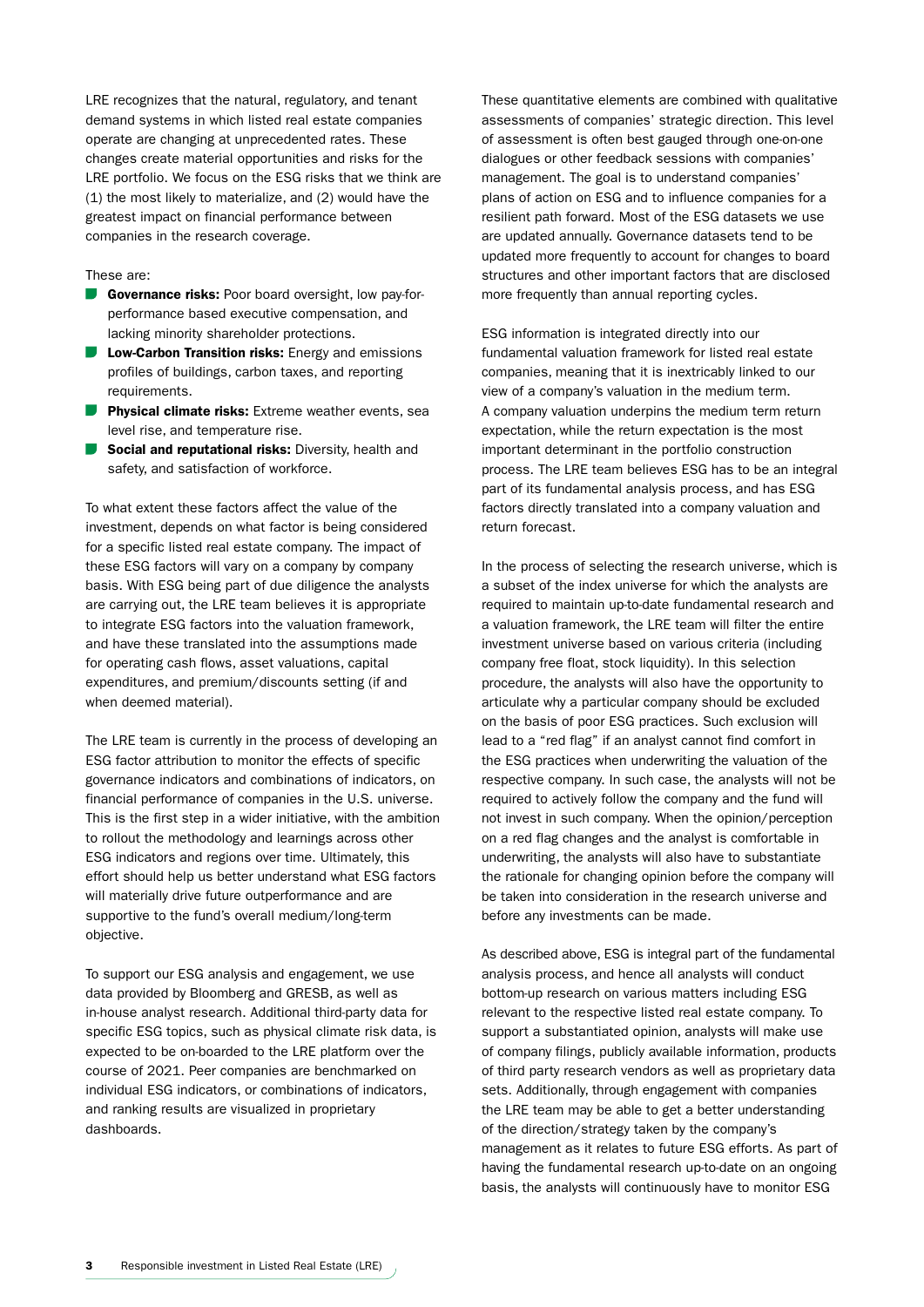conduct for all companies in the research universe. Given the dynamic nature of the portfolio construction and the return optimization of the portfolio, and, subsequently, the rotation of positions in companies, any company in the research universe could become part of the LRE portfolio at some point, which warrants a continuous effort in screening for ESG risks (pre- and post-transactions).

#### 3.b Impact

In addition to a better-performing portfolio, PGGM seeks to enhance the positive impact of its investments and to minimize adverse impacts.

#### 1. Positive impact: investing in the SDGs

In 2016 PGGM and APG defined Sustainable Development Investments (SDIs) as "investments that yield market-rate financial returns while generating a positive social and/or environmental impact" (i.e. contribute to the Sustainable Development Goals). In 2020 Australian Super, British Colombia Investment Management Corporation joined APG and PGGM in the [SDI-Asset Owner Platform](https://www.sdi-aop.org/) which owns a taxonomy of products and services (solutions) that contribute to the SDGs. With a set of decision rules the taxonomy forms the basis for the classification of investments as 'SDI'.

PGGM main client's ambition is to increase the SDI volume to 20% of the total portfolio by 2025. The effort to measure portfolio companies' real-world impact, however, is currently limited to seven focus SDGs: #2 (zero hunger), #3 (good health and wellbeing), #6 (clean water and sanitation), #7 (affordable and clean energy), #11 (sustainable cities and communities), #12 (responsible consumption and production) and #13 (climate action). To estimate and monitor the impact on these focus SDGs, the indicators suggested by the [Working Group on SDG](https://www.dnb.nl/en/green-economy/sustainable-finance-platform/sdg-impact-assessment-working-group/)  [impact measurement of the DNB-facilitated Sustainable](https://www.dnb.nl/en/green-economy/sustainable-finance-platform/sdg-impact-assessment-working-group/)  [Finance Platform](https://www.dnb.nl/en/green-economy/sustainable-finance-platform/sdg-impact-assessment-working-group/) are used.

#### 2. Minimise negative impact

The social and environmental impact of the capital entrusted to PGGM by its clients is significant. PGGM can stimulate a positive contribution to a sustainable world and has the responsibility to minimise adverse impact (when efforts are not in conflict with the company's financial performance and valuation, as well as the broader LRE objectives). Adverse impacts refers to negative impacts (harm) to individuals, workers, communities and the environment.

As from 1 January 2022 at the latest, PGGM shall avoid new investments in companies that are in very severe violation of the OECD Guidelines for Multinational Enterprises (hereinafter OECD guidelines) and/or the UN Global Compact principles. When feasible, PGGM shall undertake best efforts to divest existing exposures to these companies all together and/or shall engage with the companies, or a selection thereof, that are in (very) severe violation of the OECD guidelines and/or the UN Global Compact principles.

Based on its high likelihood and severity, climate change as a driver of adverse impact is prioritized. Clients of PGGM's have committed themselves to the [Dutch Climate](https://www.klimaatakkoord.nl/documenten/publicaties/2019/06/28/national-climate-agreement-the-netherlands)   $agreement<sup>1</sup>$  $agreement<sup>1</sup>$  and to the [Paris Climate Agreement](https://unfccc.int/sites/default/files/english_paris_agreement.pdf) to align policies consistent with the objective to limit the global temperature rise to a maximum of 1.5 °C. The ambition is to have a climate neutral investment portfolio by 2050 - in line with the ambition of the European Union and the Paris objectives. LRE annually reports its carbon footprint.

### 3.c Stewardship (engagement, voting, shareholder litigation)

PGGM sees it as its responsibility to engage with market parties and companies about their policies and activities. In this way, it attempts to realise ESG-related improvements. If PGGM is also a shareholder in a specific company it applies customized voting principles, written down in the [PGGM Voting Guidelines](https://www.pggm.nl/media/5xxhbgnv/pggm-global-voting-guidelines_2020.pdf).

PGGM LRE actively use its influence as a shareholder to improve ESG performance of companies, thereby contributing to the quality, sustainability and continuity of companies and markets. This is done through three key areas: Engagement, Voting, and Litigation.

Firstly, for all companies in the LRE research universe, the LRE team conducts a company-specific ESG screening, with the ambition to formulate the top 5 priorities for each company under coverage. This prioritization is done on the basis of estimated impact on the company's financial performance and valuation. The assessment and priorities will be detailed in a company-specific roadmap in order to help steer our engagements efforts to the most relevant and material ESG subjects. By means of a companyspecific approach, we acknowledge that the impact of ESG subjects may differ company by company. Aiming for a constructive dialogue at first, the LRE team conducts company engagement through management meetings with the executive and supervisory boards to formally encourage improvements on material ESG factors. LRE engagement activities focus on improving companies' ESG transparency and on further integrating

<sup>1</sup> In Dutch "Klimaatakkoord"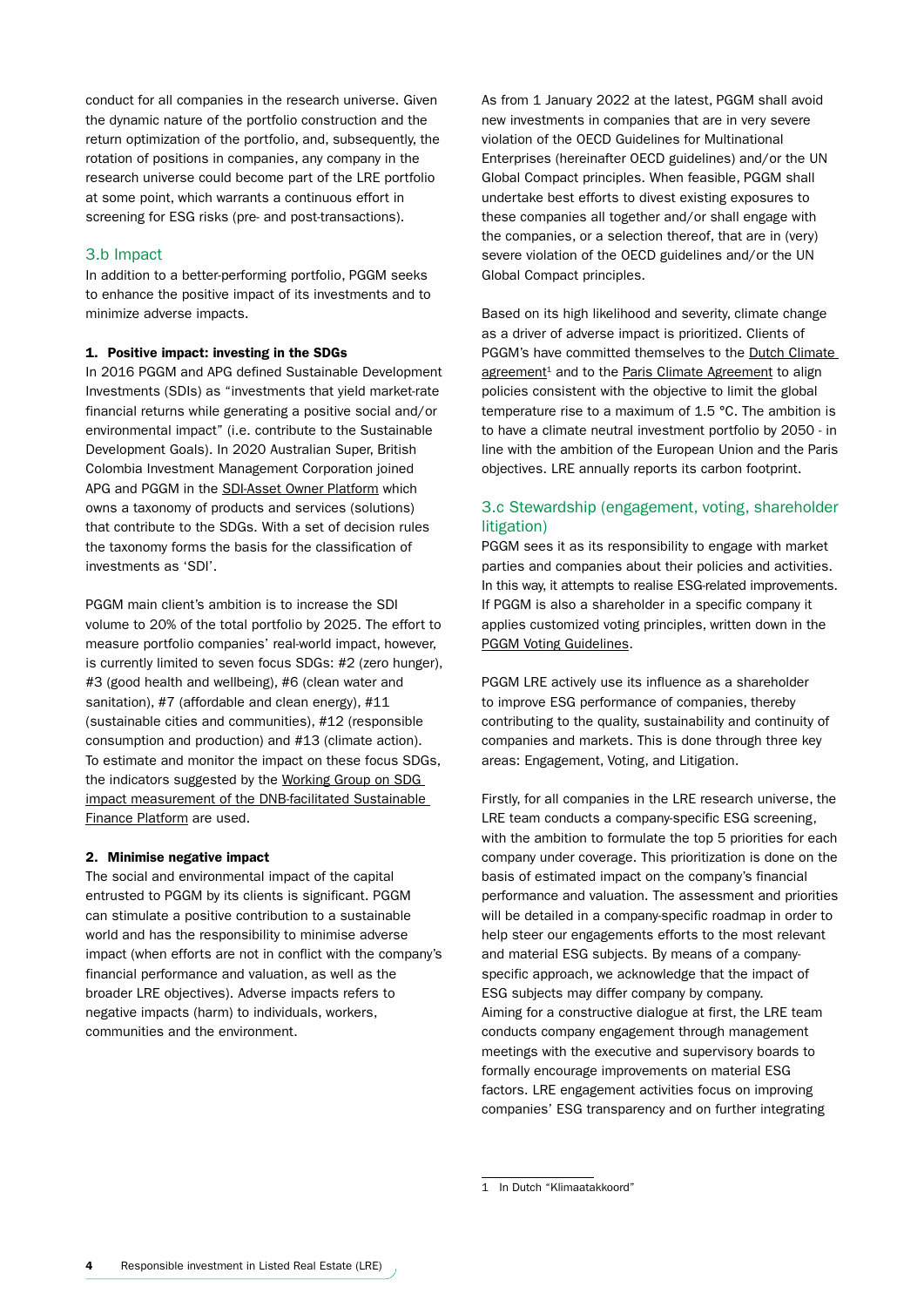best practices into the long-term business strategy. Engagements are also initiated, for example, as a result of changes in ESG performance/profile, the agenda of shareholder meetings, and/or media attention. Any progress made on milestones in the roadmaps will be documented in these company-specific roadmaps.

All LRE engagements are logged in a shared Excel file and company specific engagement file to monitor progress. Within the team, engagement successes and best practices are discussed. Information and insights gained from company analysis and engagement may lead to a re-assessment of the holding in a company. LRE engages with companies on all the three themes: environmental, social and governance However, there are varying degrees of priority based on materiality in terms of risk and return to investee company and the fund. In addition to this, the LRE team engages with stock exchanges and regulatory bodies in order to discuss current policies and anticipated policy changes relating to topics such as minority shareholder protections, board independence, and other ESG related issues.

The LRE team has developed "engagement roadmaps" that lay out the top value added engagement priorities, as determined by the team for each company, clearly outlining the potential financial impact on the company's financials and valuation. These roadmaps include descriptions of the material changes we would like to see, a substantiation of financial impact, the rationale for why we would like to see them, and milestones to measure company progress against these changes. Roadmaps are shared with companies so that they are fully aware of the team's expectations and perspectives. This level of engagement clarity has shown to lead to highly constructive conversations with management, and, thereby, to progress on material ESG factors.

PGGM applies customized voting principles across all its listed equities, including listed real estate, as detailed in our PGGM Voting Guidelines. Our active and informed voting strategy allows us to address a wide variety of ESG matters. In addition, in many countries, we have the right to submit shareholder resolutions as a last resort for ESG improvement. These enable us to draw attention to material issues and request other investors to express an opinion by voting at a shareholder meeting.

Engagement and voting presents an opportunity for our portfolio managers to gauge the sophistication and vision of company leadership. This helps them to make informed adjustments to valuation assumptions, including the premium/discount rates.

#### Litigation

When necessary, we institute legal proceedings against companies to recover any investment losses and enforce good corporate conduct. PGGM has the following principles for the conduct of litigation:

- Financial proceeds to limit damages: Recovering for and on behalf of PGGM's clients' investment losses resulting from fraud, corruption, embezzlement or other forms of misconduct by listed companies.
- Contribution to the risk-return profile: Where possible, improving the corporate governance of the company concerned in order to remain invested as a shareholder with a long-term outlook.
- **COL Prevention:** Setting standards to prevent undesirable behaviour (fraud, corruption, deception etc.).

#### 3.d Exclusion

The [PGGM Implementation Guidelines on Exclusion](https://www.pggm.nl/media/f4zoxray/responsible-investment-implementation-framework_pggm.pdfhttps:/www.pggm.nl/media/f4zoxray/responsible-investment-implementation-framework_pggm.pdf) are applicable to investments in all asset classes, including LRE. The PGGM-wide product-based Exclusion List consists of companies engaged in controversial weapons, tobacco, tar sands as well as thermal coal utilities and mining companies.

By excluding companies on the basis of the above elements, PGGM seeks to prevent PGGM-managed investments contributing financially to practices incompatible with the standards and values of PGGM, its clients and their beneficiaries.

## 4. Transparency

Each quarter LRE provides an update of its responsible investment activities in the clients' quarterly report. This includes information regarding stewardship activities and integration of ESG-factors in its investment decisions. Also, any relevant negative impacts and our monitoring of these impacts, are to be reported in line with the SFDR Regulatory Technical Standards (RTS) once they are finalized. In addition the team contributes to PGGM Investments annual Integrated report and report on its responsible investment activities in the Principles of Responsible Investment (PRI) annual survey.